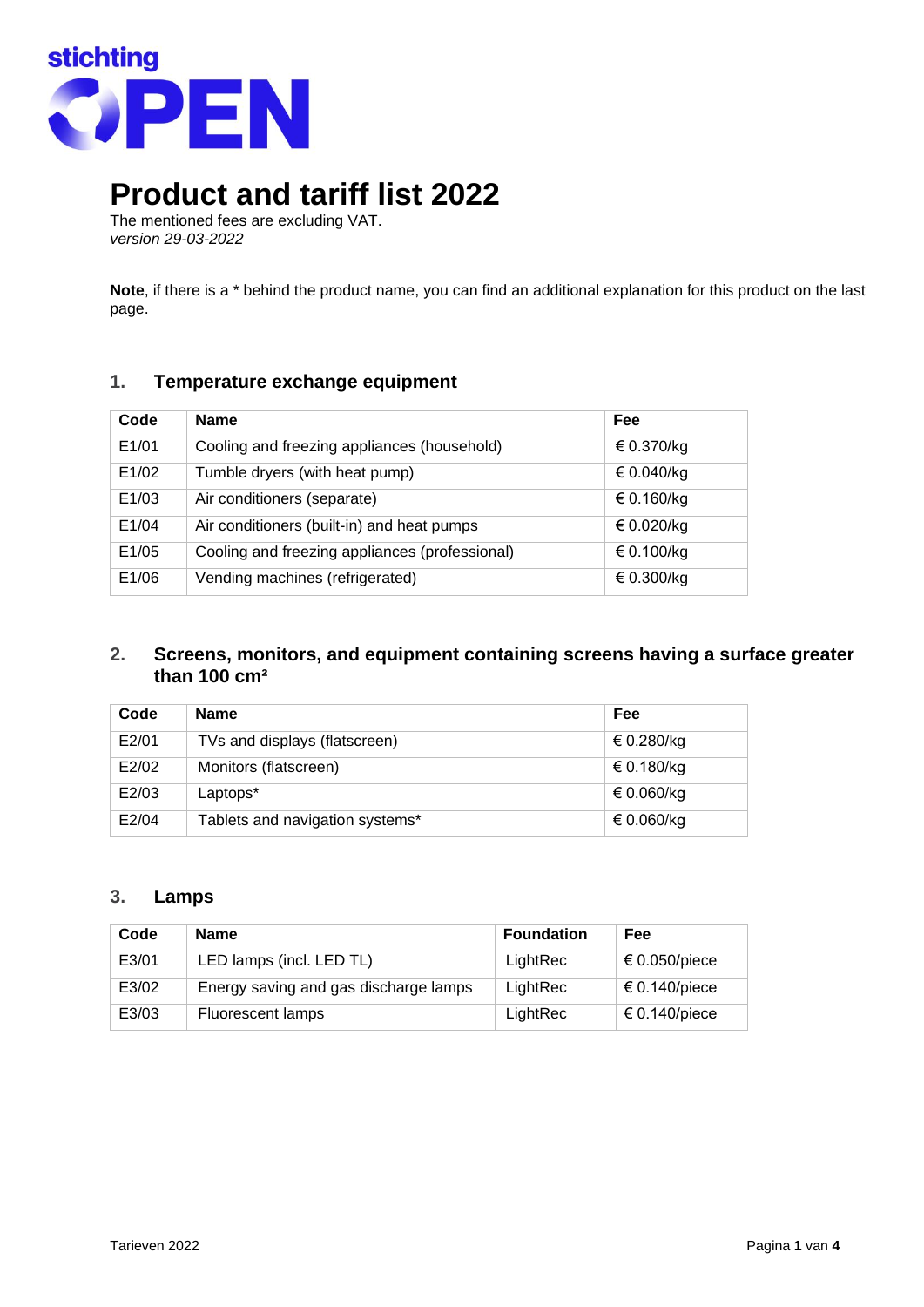

# **4. Large equipment (any external dimension more than 50 cm)**

| Code  | <b>Name</b>                                                                                            | Fee           |
|-------|--------------------------------------------------------------------------------------------------------|---------------|
| E4/01 | <b>Extractor hoods</b>                                                                                 | € 0.130/kg    |
| E4/02 | Barbecues, grills and cooking plates (> 50 cm)                                                         | € 0.130/kg    |
| E4/03 | Microwaves and ovens (> 50 cm)                                                                         | € 0.130/kg    |
| E4/04 | <b>Stoves</b>                                                                                          | € 0.130/kg    |
| E4/05 | <b>Dishwashers</b>                                                                                     | € 0.130/kg    |
| E4/06 | Washing machines                                                                                       | € 0.130/kg    |
| E4/07 | Tumble dryers (without heat pump)                                                                      | € 0.130/kg    |
| E4/08 | Household, kitchen and personal care appliances (> 50<br>cm)                                           | € 0.130/kg    |
| E4/09 | Vacuum and floor cleaners (> 50 cm)                                                                    | € 0.130/kg    |
| E4/10 | Central heating, boilers and geysers (> 50 cm)                                                         | € 0.030/kg    |
| E4/11 | Sunbeds                                                                                                | € 0.130/kg    |
| E4/12 | Ventilation, recirculation and air treatment appliances (><br>50 cm   >150 m <sup>3</sup> /hour)*      | € 0.050/kg    |
| E4/13 | Ventilation, recirculation and air treatment appliances (><br>50 cm $  \leq 150$ m <sup>3</sup> /hour) | € 0.130/kg    |
| E4/14 | Ventilation, recirculation and heating appliances (> 50 cm<br>separate)                                | € 0.130/kg    |
| E4/15 | Hot water and heating appliances $(> 50 \text{ cm }   \text{ built-in})$                               | € 0.080/kg    |
| E4/16 | Professional kitchen appliances (non-refrigerated)                                                     | € 0.050/kg    |
| E4/17 | Vending machines (non-refrigerated)                                                                    | € 0.080/kg    |
| E4/18 | Fabric processing appliances (> 50 cm)                                                                 | € 1.000/kg    |
| E4/19 | Electric musical instruments (> 50 cm)                                                                 | € 0.180/kg    |
| E4/20 | Electric toys, leisure and sports appliances (> 50 cm)                                                 | € 0.160/kg    |
| E4/21 | Medical appliances (> 50 cm)                                                                           | € 0.150/kg    |
| E4/22 | Measuring and control appliances (> 50 cm)*                                                            | € 0.040/kg    |
| E4/23 | Audio and video appliances (> 50 cm)                                                                   | € 0.280/kg    |
| E4/24 | IT and office appliances (> 50 cm   household)*                                                        | € 0.060/kg    |
| E4/25 | IT and office appliances $(> 50 \text{ cm }   \text{ professional})$                                   | € 0.010/kg    |
| E4/26 | Luminaires for fluorescent, energy saving, gas discharge<br>lamps ( $> 750$ grams)*                    | € 0.260/piece |
| E4/27 | Luminaires with integrated LED (> 750 grams)*                                                          | € 0.260/piece |
| E4/28 | Luminaires for convertible LED (> 750 grams)*                                                          | € 0.260/piece |
| E4/29 | Electric tools $(> 50 \text{ cm})^*$                                                                   | € 0.110/kg    |
| E4/32 | Solar panels                                                                                           | € 0.0065/kg   |
| E4/33 | E-bikes*                                                                                               | € 0.010/kg    |
| E4/34 | Open Scope equipment (> 50 cm   without a primary<br>electrical function)*                             | € 0.010/kg    |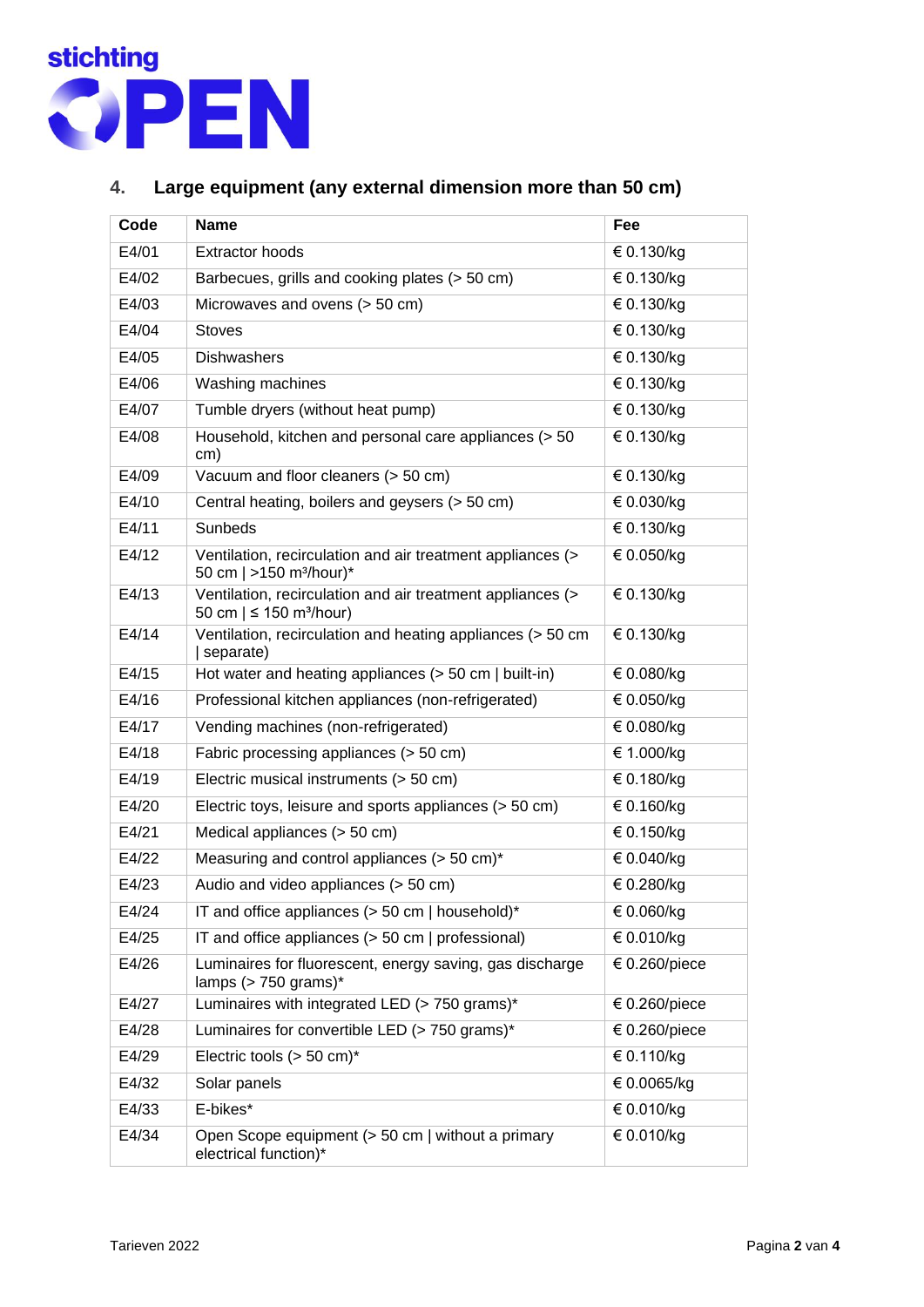

# **5. Small equipment (no external dimension more than 50 cm)**

| Code  | <b>Name</b>                                                                                            | Fee                |
|-------|--------------------------------------------------------------------------------------------------------|--------------------|
| E5/01 | Barbecues, grills and cooking plates ( $\leq 50$ cm)                                                   | € 0.180/kg         |
| E5/02 | Microwaves and ovens $(50 \text{ cm})$                                                                 | € 0.180/kg         |
| E5/03 | Household, kitchen and personal care appliances (≤ 50<br>cm)                                           | € 0.180/kg         |
| E5/04 | Vacuum and floor cleaners $(50 \text{ cm})$                                                            | € 0.180/kg         |
| E5/05 | Central heating, boilers and geysers $(50 \text{ cm})$                                                 | € 0.120/kg         |
| E5/06 | Ventilation, recirculation and air treatment appliances (≤<br>50 cm $  \leq 150$ m <sup>3</sup> /hour) | € 0.130/kg         |
| E5/07 | Ventilation, recirculation and air treatment appliances (<<br>50 cm $  > 150$ m <sup>3</sup> /hour)*   | € 0.050/kg         |
| E5/08 | Ventilation, recirculation and heating appliances (≤ 50 cm<br>separate)                                | € 0.180/kg         |
| E5/09 | Hot water and heating appliances $(50 \text{ cm})$ built-in)                                           | € 0.080/kg         |
| E5/10 | Fabric processing appliances ( $\leq 50$ cm)                                                           | € 0.650/kg         |
| E5/11 | Electric musical instruments ( $\leq 50$ cm)                                                           | € 0.600/kg         |
| E5/12 | Game computers                                                                                         | € 0.080/kg         |
| E5/13 | Electric toys, leisure and sports appliances ( $\leq 50$ cm)                                           | € 0.190/kg         |
| E5/14 | Medical appliances ( $\leq$ 50 cm)                                                                     | € 0.370/kg         |
| E5/15 | Measuring and control appliances incl. detectors, sensors<br>and switches $(\leq 50 \text{ cm})^*$     | € 0.060/kg         |
| E5/16 | Audio and video appliances $(50 \text{ cm})$                                                           | € 0.280/kg         |
| E5/17 | Luminaires for fluorescent, energy saving, gas discharge<br>lamps ( $\leq$ 750 grams)*                 | $\in 0.060$ /piece |
| E5/18 | Luminaires with integrated LED ( $\leq$ 750 grams)*                                                    | € 0.050/piece      |
| E5/19 | Luminaires for convertible LED (≤ 750 grams)*                                                          | € 0.050/piece      |
| E5/20 | Electric tools ( $\leq 50$ cm) <sup>*</sup>                                                            | € 0.110/kg         |
| E5/22 | Open Scope equipment ( $\leq 50$ cm   without a primary<br>electrical function)*                       | € 1.000/kg         |

# **6. Small IT and telecommunication equipment (no external dimension more than 50 cm)**

| Code  | <b>Name</b>                                                      | Fee        |
|-------|------------------------------------------------------------------|------------|
| E6/01 | Mobile phones*                                                   | € 0.060/kg |
| E6/02 | Desktop computers*                                               | € 0.060/kg |
| E6/03 | Printers and scanners*                                           | € 0.060/kg |
| E6/04 | $I(C)$ T and office appliances ( $\leq$ 50 cm   household)*      | € 0.060/kg |
| E6/05 | $I(C)$ T and office appliances ( $\leq 50$ cm  <br>professional) | € 0.010/kg |